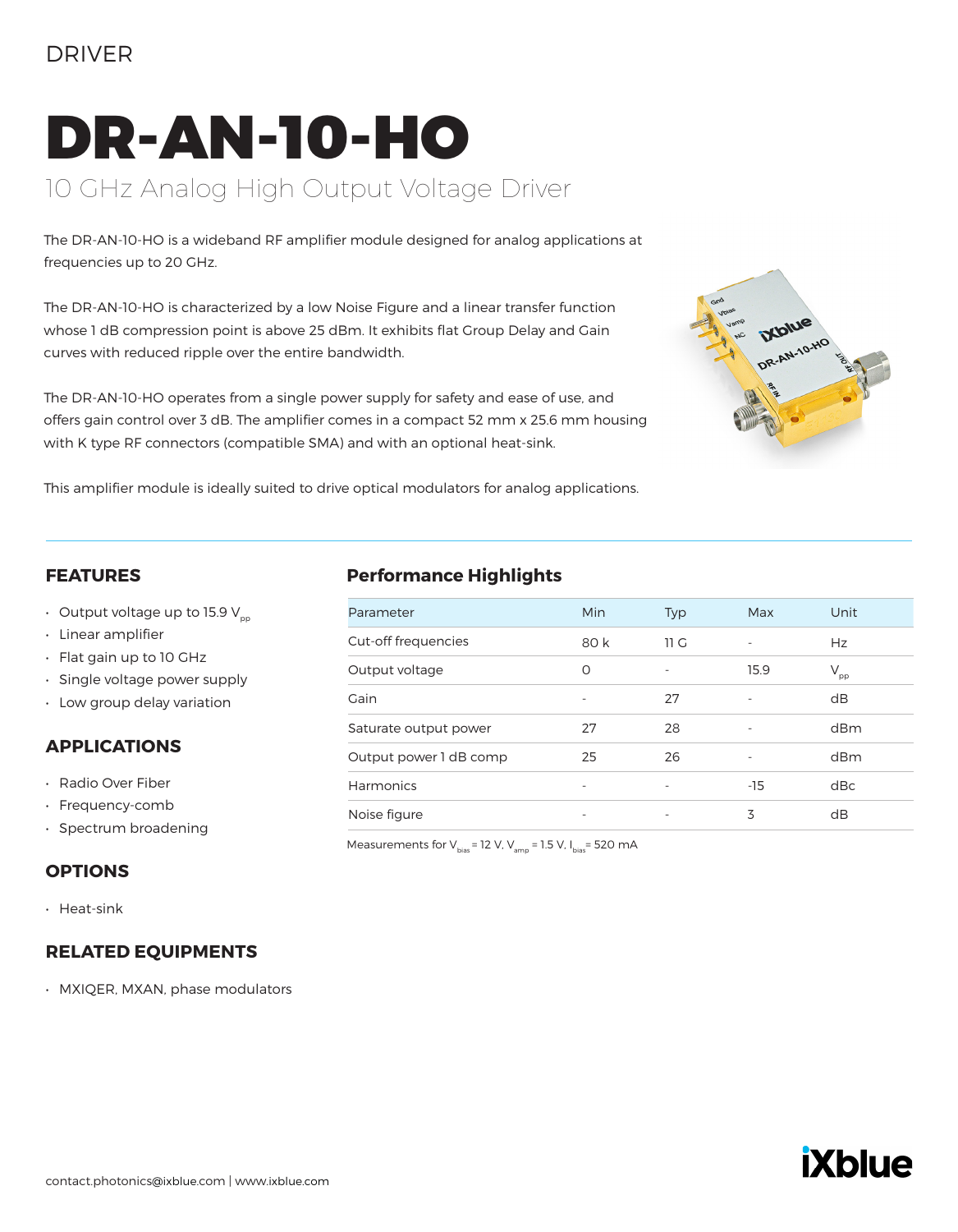## DRIVER | **DR-AN-10-HO** | 2/5

## DR-AN-10-HO

## 10 GHz Analog High Output Voltage Driver

#### **DC Electrical Characteristics**

| Parameter              | Symbol            | Min                          | Typ | Max | Unit |
|------------------------|-------------------|------------------------------|-----|-----|------|
| Supply voltage (fixed) | <sup>v</sup> bias |                              |     |     |      |
| Current consumption    | bias <sup>'</sup> | $\overline{\phantom{a}}$     | 520 | 580 | mA   |
| Gain control voltage   | amp               | $\qquad \qquad \blacksquare$ |     |     |      |

#### **Electrical Characteristics**

| Parameter          | Symbol                      | Condition              | Min                      | Typ                      | Max                      | Unit         |
|--------------------|-----------------------------|------------------------|--------------------------|--------------------------|--------------------------|--------------|
| Lower frequency    | $f_{\text{sub}}$ , lower    | -3 dB point            | $\overline{\phantom{a}}$ | $\overline{\phantom{a}}$ | 80                       | kHz          |
| Upper frequency    | $f_{\text{3db}}$ , upper    | -3 dB point            | 10                       | 11                       | $\overline{\phantom{a}}$ | <b>GHz</b>   |
| Gain               | $S_{21}$                    | Small signal           | 25                       | 27                       | $\overline{\phantom{a}}$ | dB           |
| Gain ripple        | $-F$                        | $f < 10$ GHz           | $\overline{\phantom{a}}$ | $\overline{\phantom{a}}$ | ±1.5                     | dB           |
| Input return loss  | $S_{11}$                    | $f < 10$ GHz           | $\overline{\phantom{a}}$ | $\overline{\phantom{a}}$ | $-10$                    | dB           |
| Output return loss | $\mathsf{S}_{\mathsf{22}}$  | $f < 10$ GHz           | $\overline{\phantom{a}}$ | $\overline{\phantom{a}}$ | $-10$                    | dB           |
| Isolation          | $S_{12}$                    | $f < 10$ GHz           | $\overline{\phantom{a}}$ | $\overline{\phantom{a}}$ | -60                      | dB           |
| Output power 1 dB  | $P_{1dB}$                   | $2$ GHz < $f$ < 10 GHz | 25                       | 26                       | $\overline{\phantom{a}}$ | dBm          |
| Saturated power    | $P_{\text{sat}}$            | $2$ GHz < $f$ < 10 GHz | 27                       | 28                       | $\overline{\phantom{a}}$ | dBm          |
| Output voltage     | $\mathsf{V}_{\mathsf{out}}$ | Linear                 | $\circ$                  | $\overline{\phantom{a}}$ | 10                       | $V_{\rm pp}$ |
|                    |                             | Maximum swing          | O                        | $\overline{\phantom{a}}$ | 15.9                     |              |
| Noise figure       | <b>NF</b>                   | $3$ GHz < $f$ < 10 GHz | $\overline{\phantom{a}}$ | $\overline{\phantom{a}}$ | 5                        | dB           |
| Harmonics          | Harm                        | $P_{1dB'}$ , f = 5 GHz | $\overline{\phantom{a}}$ | $\overline{\phantom{a}}$ | $-15$                    | dBc          |
| Power dissipation  | P                           | Small signal           | $\overline{\phantom{a}}$ | 6.2                      | $\overline{\phantom{a}}$ | W            |

Conditions: S parameters -30 dBm,  $T_{amb}$  = 25°C, 50  $\Omega$  system

#### **Absolute Maximum Ratings**

Stresses in excess of the absolute maximum ratings can cause permanent damage to the device. These are absolute stress ratings only. Functional operation of the device is not implied at these or any other conditions in excess of those given in the operational sections of the data sheet. Exposure to absolute maximum ratings for extended periods can adversely affect device reliability.

| Parameter             | Symbol                     | <b>Min</b>               | Max   | Unit            |
|-----------------------|----------------------------|--------------------------|-------|-----------------|
| RF input voltage      | $V_{in}$                   |                          | 0.9   | $V_{\text{pp}}$ |
| Supply voltage        | $V_{bias}$                 |                          | 13    |                 |
| DC current            | bias                       | $\overline{\phantom{a}}$ | 580   | mA              |
| Gain control voltage  | $V_{amp}$                  | $\circ$                  |       | V               |
| Power dissipation     | $P_{\rm diss}$             | $\overline{\phantom{a}}$ | 7.5   | W               |
| Operating temperature | $\mathsf{L}_{\mathsf{op}}$ | Ο                        | $+40$ | $^{\circ}$ C    |
| Storage temperature   | st                         | 10                       | $+70$ | °С              |

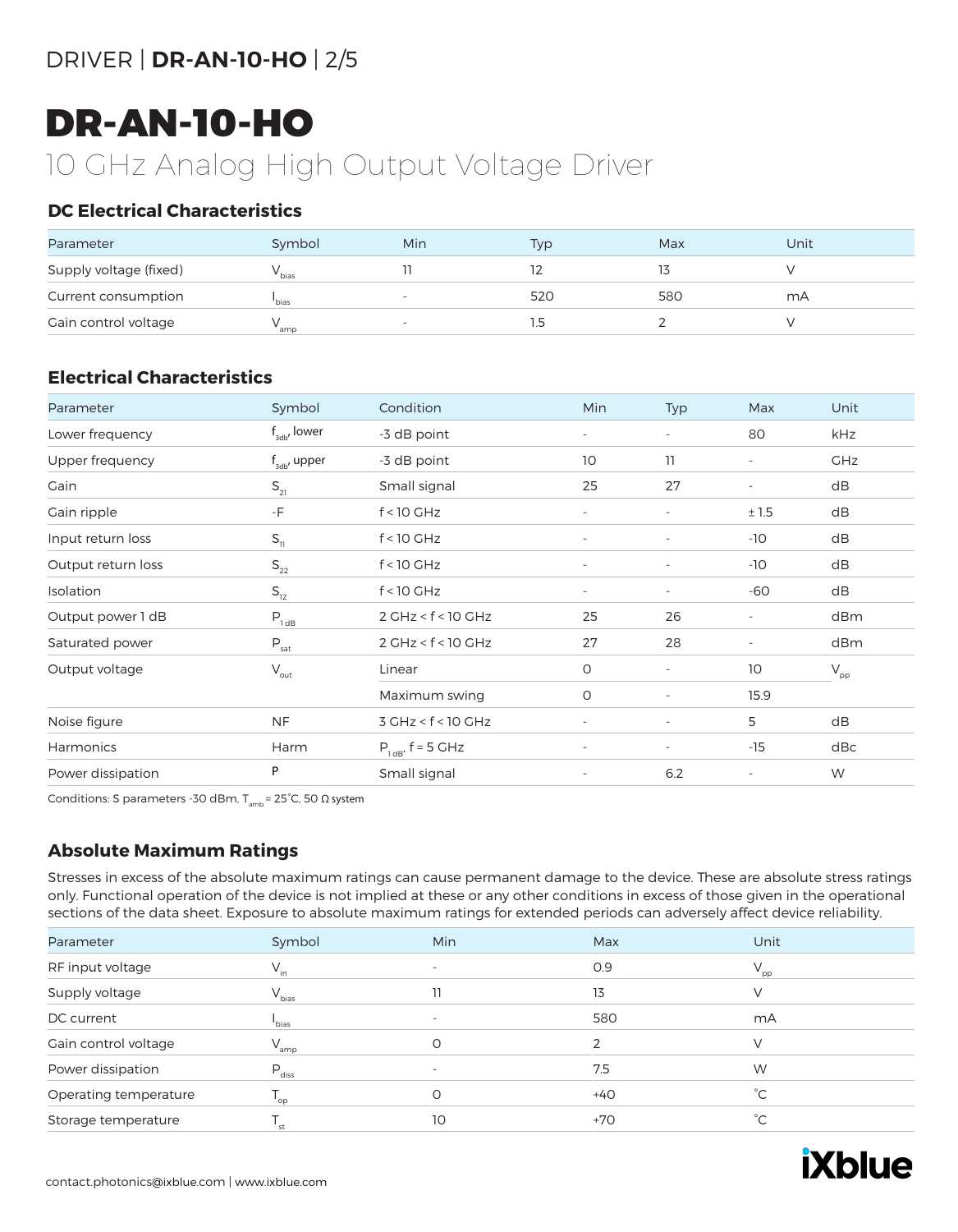### DRIVER | **DR-AN-10-HO** | 3/5

## DR-AN-10-HO

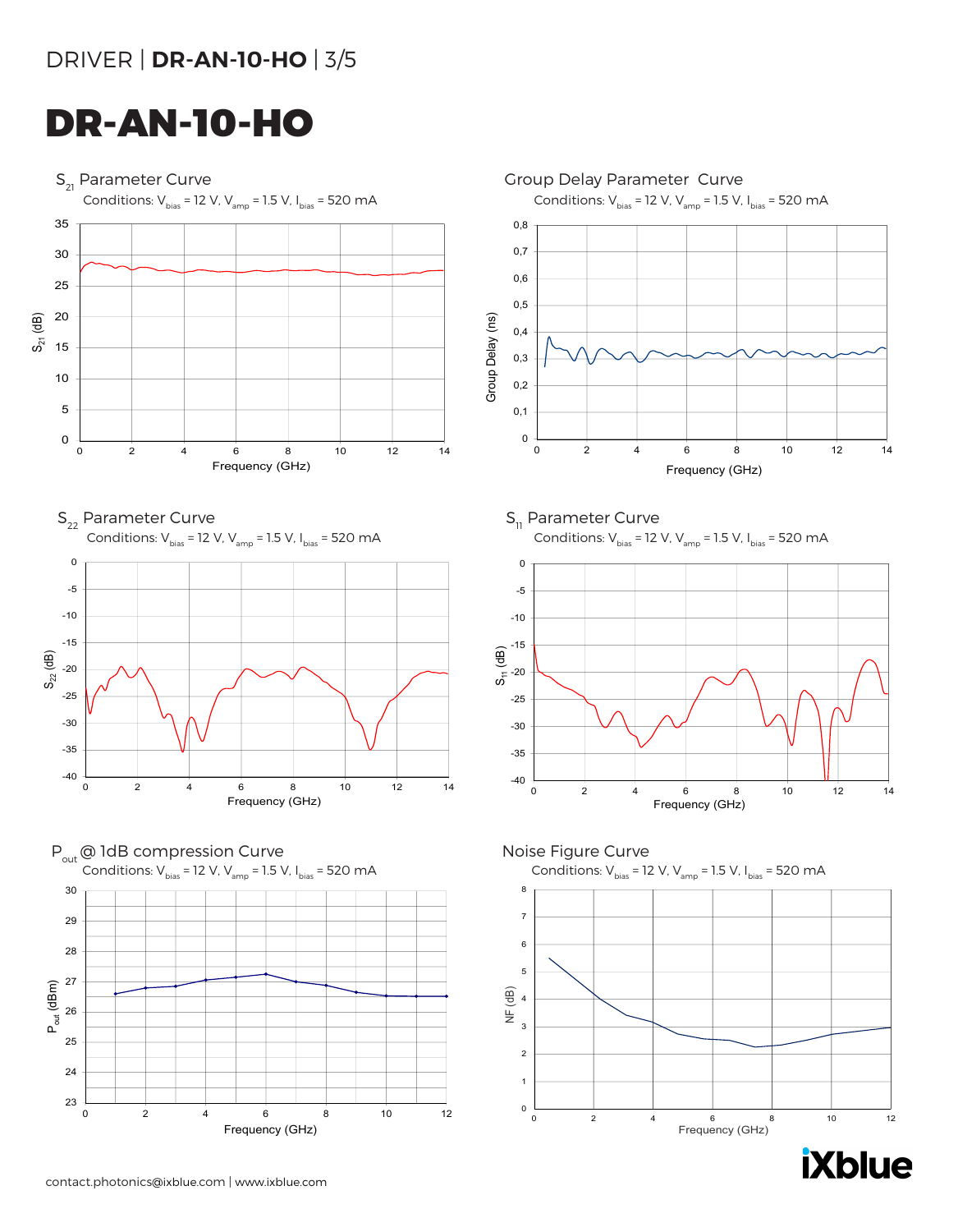### DRIVER | **DR-AN-10-HO** | 4/5

Electrical Schematic Diagram



#### Mechanical Diagram and Pinout All measurements in mm



The heat-sinking of the module is necessary. It's user responsability to use an adequate heat-sink. Refer to page 5 for iXblue recommended heat-sink.

| <b>PIN</b> | <b>Function</b>                     | Unit                                  |
|------------|-------------------------------------|---------------------------------------|
| IN         | RF In                               | Female K connector                    |
| OUT        | RF Out                              | Male K connector                      |
| $V_{bias}$ | Power supply voltage                | Set a typical operating specification |
| $V_{amp}$  | Output voltage amplitude adjustment | Adjust for gain control tuning        |